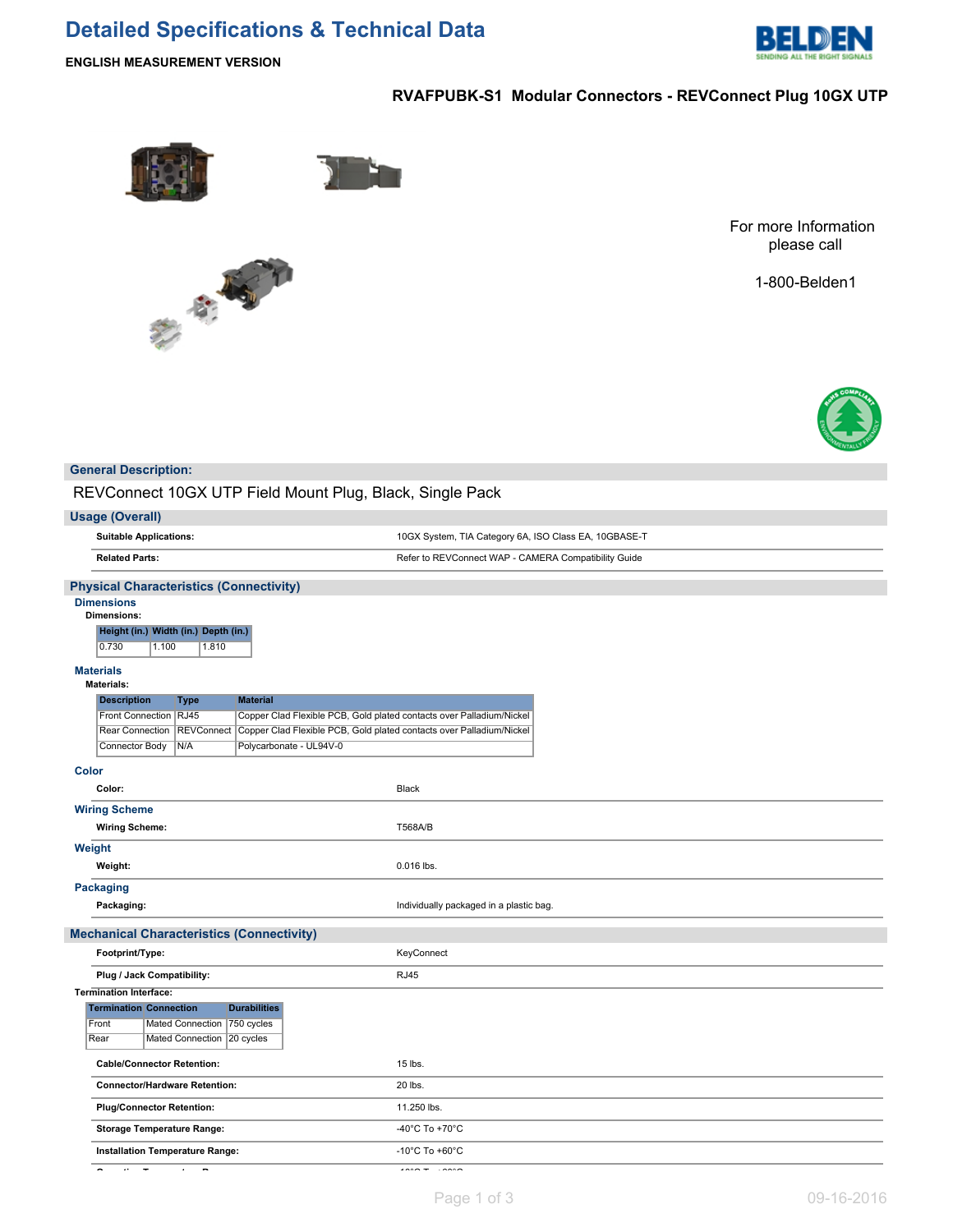# **Detailed Specifications & Technical Data**



### **ENGLISH MEASUREMENT VERSION**

## **RVAFPUBK-S1 Modular Connectors - REVConnect Plug 10GX UTP**

|                                                          | <b>Operating Temperature Range:</b>                                                                                                                                                                                                                                                                                                                     | $-10^{\circ}$ C 10 $+60^{\circ}$ C                               |  |  |  |  |  |  |  |  |
|----------------------------------------------------------|---------------------------------------------------------------------------------------------------------------------------------------------------------------------------------------------------------------------------------------------------------------------------------------------------------------------------------------------------------|------------------------------------------------------------------|--|--|--|--|--|--|--|--|
|                                                          | <b>Tool Compatibility:</b>                                                                                                                                                                                                                                                                                                                              | REVConnect Termination Tool (p/n RVUTT01)                        |  |  |  |  |  |  |  |  |
|                                                          | <b>Applicable Specifications and Agency Compliance (Overall)</b><br><b>UL Rating:</b><br>$UL94V-0$<br><b>IEEE Specification:</b><br>Power Over Ethernet (PoE) IEEE 802.3at type 1 and 2 (up to 30W), IEEE802.3bt/D1.7 type 3 and 4 (up to<br>100W), CISCO UPOE (up to 60W), Power over HDBaseTTM (up to 100W)<br>Yes<br>EU Directive 2002/95/EC (RoHS): |                                                                  |  |  |  |  |  |  |  |  |
| <b>Applicable Standards &amp; Environmental Programs</b> |                                                                                                                                                                                                                                                                                                                                                         |                                                                  |  |  |  |  |  |  |  |  |
|                                                          |                                                                                                                                                                                                                                                                                                                                                         |                                                                  |  |  |  |  |  |  |  |  |
|                                                          |                                                                                                                                                                                                                                                                                                                                                         |                                                                  |  |  |  |  |  |  |  |  |
|                                                          |                                                                                                                                                                                                                                                                                                                                                         |                                                                  |  |  |  |  |  |  |  |  |
|                                                          | EU RoHS Compliance Date (mm/dd/yyyy):                                                                                                                                                                                                                                                                                                                   | 07/01/2006                                                       |  |  |  |  |  |  |  |  |
|                                                          | MII Order #39 (China RoHS):                                                                                                                                                                                                                                                                                                                             | <b>EUP 50</b>                                                    |  |  |  |  |  |  |  |  |
|                                                          | <b>Telecommunications Standards:</b>                                                                                                                                                                                                                                                                                                                    | Category 6A - TIA 568.C.2, Category 6A - ISO/IEC 11801:2002 Ed.2 |  |  |  |  |  |  |  |  |
|                                                          | <b>Safety Listing:</b>                                                                                                                                                                                                                                                                                                                                  | c(UL)us Listed                                                   |  |  |  |  |  |  |  |  |
|                                                          | <b>Other Specification:</b>                                                                                                                                                                                                                                                                                                                             | UL 1863, IEC 60603-7, FCC part 68-F                              |  |  |  |  |  |  |  |  |
| <b>Suitability</b>                                       |                                                                                                                                                                                                                                                                                                                                                         |                                                                  |  |  |  |  |  |  |  |  |
|                                                          | Suitability - Indoor:                                                                                                                                                                                                                                                                                                                                   | Yes - Indoor                                                     |  |  |  |  |  |  |  |  |

### **Transmission Characteristics (Connectivity)**

#### **Mated Connection Table 1:**

| <b>Frequency</b><br>(MHz) | Max.<br>$TIA*$ (dB) | Max.<br><b>Insertion Loss Insertion Loss</b><br>Belden** (dB) | Min.<br><b>NEXT</b><br>$TIA*$ (dB) | Min.<br><b>NEXT</b><br>Belden** (dB) TIA* (dB) | Min.<br><b>FEXT</b> | Min.<br><b>FEXT</b><br>Belden** (dB) |
|---------------------------|---------------------|---------------------------------------------------------------|------------------------------------|------------------------------------------------|---------------------|--------------------------------------|
| 1.000                     | 0.100               | 0.050                                                         | 75.000                             | 77.000                                         | 75.000              | 80.000                               |
| 4.000                     | 0.100               | 0.050                                                         | 75.000                             | 77.000                                         | 71.100              | 75.100                               |
| 8.000                     | 0.100               | 0.050                                                         | 75.000                             | 77.000                                         | 65.000              | 69.000                               |
| 10.000                    | 0.100               | 0.050                                                         | 74.000                             | 77.000                                         | 63.100              | 67.100                               |
| 16.000                    | 0.100               | 0.060                                                         | 69.900                             | 72.900                                         | 59.000              | 63.000                               |
| 20.000                    | 0.100               | 0.070                                                         | 68.000                             | 71.000                                         | 57.100              | 61.100                               |
| 25.000                    | 0.100               | 0.080                                                         | 66.000                             | 69.000                                         | 55.100              | 59.100                               |
| 31.250                    | 0.110               | 0.090                                                         | 64.100                             | 67.100                                         | 53.200              | 57.200                               |
| 62.500                    | 0.160               | 0.140                                                         | 58.100                             | 61.100                                         | 47.200              | 51.200                               |
| 100.000                   | 0.200               | 0.180                                                         | 54.000                             | 57,000                                         | 43.100              | 47.100                               |
| 200.000                   | 0.280               | 0.260                                                         | 48.000                             | 51.000                                         | 37.100              | 41.100                               |
| 250.000                   | 0.320               | 0.300                                                         | 46.000                             | 49.000                                         | 35.100              | 39.100                               |
| 300.000                   | 0.350               | 0.330                                                         | 42.900                             | 46.700                                         | 33.600              | 37.600                               |
| 400.000                   | 0.400               | 0.380                                                         | 37.900                             | 42.900                                         | 31.100              | 35.100                               |
| 500.000                   | 0.450               | 0.430                                                         | 34.000                             | 40.000                                         | 29.100              | 33.100                               |
| 625.000                   |                     | 0.480                                                         |                                    | 37.100                                         |                     | 31.200                               |

**Mated Connection Table 2:**

| <b>Frequency</b><br>(MHz)                                                           | Min.<br><b>Return Loss</b><br>TIA* (dB) | Min.<br><b>Return Loss</b><br>Belden** (dB) TIA* (dB) | Min.<br><b>PSANEXT</b> | Min.<br><b>PSANEXT</b><br>Belden** (dB) | Min.<br><b>PSAACRF</b><br>$TIA*$ (dB) | Min.<br><b>PSAACRF</b><br>Belden** (dB) | Min.<br><b>Balanced TCL</b><br>$TIA*$ (dB) | Min.<br><b>Balanced TCL</b><br>Belden** (dB) |
|-------------------------------------------------------------------------------------|-----------------------------------------|-------------------------------------------------------|------------------------|-----------------------------------------|---------------------------------------|-----------------------------------------|--------------------------------------------|----------------------------------------------|
| 1.000                                                                               | 30.000                                  | 34.100                                                | 70.500                 | 72.000                                  | 67.000                                | 72.000                                  | 40.000                                     | 45.000                                       |
| 4.000                                                                               | 30.000                                  | 34.100                                                | 70.500                 | 72.000                                  | 67.000                                | 72.000                                  | 40.000                                     | 45.000                                       |
| 8.000                                                                               | 30.000                                  | 34.100                                                | 70.500                 | 72.000                                  | 67.000                                | 72.000                                  | 40.000                                     | 45.000                                       |
| 10.000                                                                              | 30.000                                  | 34.100                                                | 70.500                 | 72.000                                  | 67.000                                | 72.000                                  | 40.000                                     | 45.000                                       |
| 16.000                                                                              | 30.000                                  | 34.100                                                | 70.500                 | 72.000                                  | 67.000                                | 72.000                                  | 40.000                                     | 45.000                                       |
| 20.000                                                                              | 30.000                                  | 34.100                                                | 70.500                 | 72.000                                  | 67.000                                | 72.000                                  | 40.000                                     | 45.000                                       |
| 25.000                                                                              | 30.000                                  | 34.100                                                | 70.500                 | 72.000                                  | 67.000                                | 72.000                                  | 40.000                                     | 45.000                                       |
| 31.250                                                                              | 30.000                                  | 34.100                                                | 70.500                 | 72.000                                  | 67.000                                | 72.000                                  | 38.100                                     | 45.000                                       |
| 62.500                                                                              | 30.000                                  | 34.100                                                | 70.500                 | 72.000                                  | 67.000                                | 72.000                                  | 32.100                                     | 39.100                                       |
| 100.000                                                                             | 28,000                                  | 30.000                                                | 70.500                 | 72.000                                  | 67.000                                | 72.000                                  | 28.000                                     | 35,000                                       |
| 200.000                                                                             | 22.000                                  | 24.000                                                | 64.500                 | 66.000                                  | 61.000                                | 66.000                                  | 22.000                                     | 29.000                                       |
| 250,000                                                                             | 20.000                                  | 22.000                                                | 62.500                 | 64.000                                  | 59.000                                | 64.000                                  | 20.000                                     | 27.000                                       |
| 300.000                                                                             | 18.500                                  | 20.500                                                | 61.000                 | 62.500                                  | 57.500                                | 62.500                                  | 18.500                                     | 25.500                                       |
| 400.000                                                                             | 16.000                                  | 18.000                                                | 58.500                 | 60.000                                  | 55.000                                | 60.000                                  | 16.000                                     | 23.000                                       |
| 500.000                                                                             | 14.000                                  | 16.000                                                | 56.500                 | 58.000                                  | 53.000                                | 58.000                                  | 14.000                                     | 21.000                                       |
| 625.000                                                                             |                                         | 13.000                                                |                        | 56.100                                  |                                       | 56.100                                  |                                            | 19.100                                       |
| <b>Dielectric Strength:</b><br>1,000 V RMS @ 60 Hz for 1 minute (Signals to Ground) |                                         |                                                       |                        |                                         |                                       |                                         |                                            |                                              |

**Current Rating:** 1.500 A

**Insulation Resistance:** 500 M-Ohm Minimum

Mated Connection Table - Footnote: http://www.mated.org/mated.com/mated/attandard.<br>\*\* Worst-case performance for a 10GX mated connection using 10GX modular plugs.